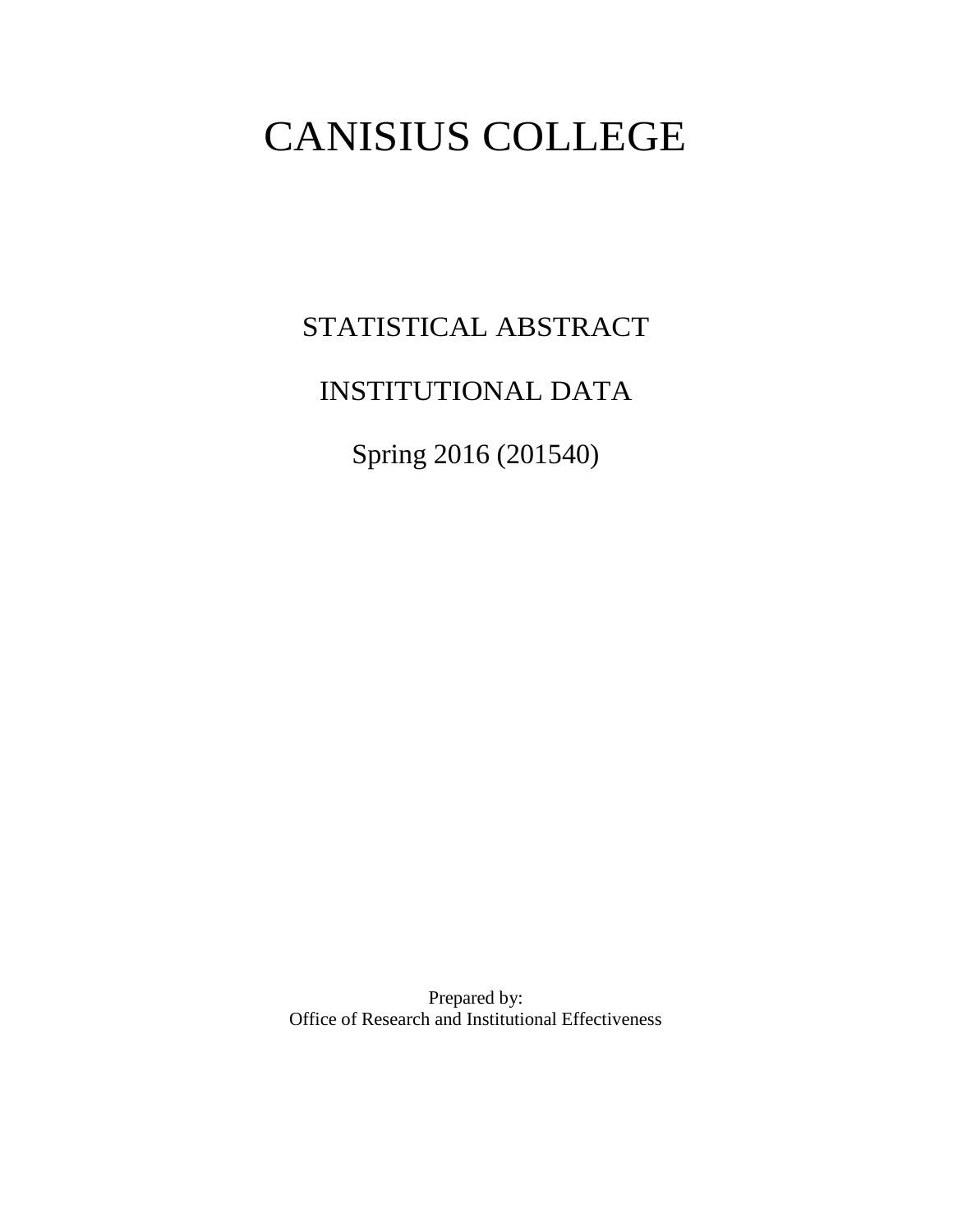# Canisius College at a Glance

|                                   | Undergrad. | Graduate            | Total            |
|-----------------------------------|------------|---------------------|------------------|
| Enrollment, Spring 2016           | 2,664      | $\overline{1,1}$ 45 | 3,809            |
| Enrollment, Spring 2015           | 2,797      | 1,241               | 4,038            |
| Percent Change in Enrollment      | $-4.8\%$   | $-7.7%$             | $-5.7\%$         |
|                                   |            |                     |                  |
| Number Full-time                  | 2,388      | 455                 | 2,843            |
| Number Part-time                  | 276        | 690                 | 966              |
|                                   |            |                     |                  |
| Percent Full-time                 | 89.6%      | 39.7%               | 74.6%            |
| Percent Part-time                 | 10.4%      | 60.3%               | 25.4%            |
|                                   |            |                     |                  |
| Credit Hours Attempt. Spring 2016 | 37,585     | 8,276               | 45,861           |
| Credit Hours Attempt. Spring 2015 | 39,866     | 9,079.5             | 48,946           |
| Percent Change in CH Attempted    | $-5.7%$    | $-8.8%$             | $-6.3%$          |
|                                   |            |                     |                  |
| FTE, Spring 2016                  | 2,482      | 844                 | 3,326            |
| FTE, Spring 2015                  | 2,626      | 916                 | 3,542            |
| Percent Change in FTE             | $-5.5%$    | $-7.9%$             | $-6.1%$          |
|                                   |            |                     |                  |
| <b>Enrollment by College</b>      |            |                     |                  |
| College of Arts and Sciences      | 1,369      | 64                  | 1,433            |
| School of Ed. & Human Services    | 366        | 813                 | 1,179            |
| <b>Wehle School of Business</b>   | 717        | 268                 | 985              |
| No College Designated             | 212        | $\Omega$            | $\overline{212}$ |
| Total                             | 2,664      | 1,145               | 3,809            |
|                                   |            |                     |                  |
| <b>Enrollment by Gender</b>       |            |                     |                  |
| Percent Male                      | 48.6%      | 37.3%               | 45.2%            |
| Percent Female                    | 51.4%      | 62.7%               | 54.8%            |
| Average Age                       | 20.4       | 29.7                | 23.2             |
|                                   |            |                     |                  |
| <b>Enrollment by Residence</b>    |            |                     |                  |
| <b>On-campus Resident</b>         | 1,112      | 26                  | 1,138            |
| <b>Percent Resident</b>           | 41.7%      | 2.3%                | 29.9%            |
|                                   |            |                     |                  |
|                                   |            |                     |                  |
|                                   |            |                     |                  |

| American Indian/Alaska Native<br>8<br>0.2%<br>76<br>Asian<br>2.0%<br>271<br><b>Black/African American</b><br>7.1%<br>187<br>Hispanic<br>4.9%<br>Native Hawaiian/Pacific Islander<br>3<br>0.1%<br>172<br>Non-Resident Alien<br>4.5%<br>$\overline{51}$<br>Two or More Races<br>1.3%<br>338<br>Unknown<br>8.9%<br>2703<br>White<br>71.0%<br><b>Enrollment by CH Hours Earned</b><br>0 to 29<br>706<br>18.5%<br>559<br>30 to 59<br>14.7%<br>$60$ to $89$<br>$\overline{593}$<br>15.6%<br>90 plus<br>806<br>21.2%<br>Graduate<br>1,145<br>30.1%<br><b>Enrollment by Student Type</b><br>UG Continuing(Including Kings)<br>2,382<br>62.5%<br><b>UG Cross Registered</b><br>59<br>1.5%<br><b>UG High School Students</b><br>130<br>3.4%<br>UG New First Time (Includes1 <sup>st</sup> FR<br>6<br>0.2%<br>$\overline{2}$<br><b>UG</b> Re-admit<br>0.1%<br>UG Transfer (Includes 1 <sup>st</sup> TR<br>50<br>1.3%<br>$\overline{24}$<br><b>UG</b> Transient<br>0.6%<br>$\overline{11}$<br><b>UG Visiting</b><br>0.3%<br><b>Grad Continuing (Includes Kings)</b><br>977<br>25.6%<br>Grad, New First Time<br>140<br>3.7%<br>Grad, Visiting, Transient, Re-Admit<br>28<br>0.7%<br><b>Enrollment by Residency</b><br>Canadian<br>75<br>2.0%<br>86<br>2.3%<br>International<br><b>New York Resident</b><br>3,234<br>84.9%<br><b>Out-of-state Resident</b><br>404<br>10.6%<br>Unknown<br>10<br>0.3%<br><b>Receiving Federal Pell Grants</b><br><b>Full Time Undergraduates</b><br>797<br>33.4%<br>13<br>Part Time Undergraduates<br>4.7% | <b>Enrollment by Ethnicity</b> | Number | Percentage |
|----------------------------------------------------------------------------------------------------------------------------------------------------------------------------------------------------------------------------------------------------------------------------------------------------------------------------------------------------------------------------------------------------------------------------------------------------------------------------------------------------------------------------------------------------------------------------------------------------------------------------------------------------------------------------------------------------------------------------------------------------------------------------------------------------------------------------------------------------------------------------------------------------------------------------------------------------------------------------------------------------------------------------------------------------------------------------------------------------------------------------------------------------------------------------------------------------------------------------------------------------------------------------------------------------------------------------------------------------------------------------------------------------------------------------------------------------------------------------------------------------------------------------|--------------------------------|--------|------------|
|                                                                                                                                                                                                                                                                                                                                                                                                                                                                                                                                                                                                                                                                                                                                                                                                                                                                                                                                                                                                                                                                                                                                                                                                                                                                                                                                                                                                                                                                                                                            |                                |        |            |
|                                                                                                                                                                                                                                                                                                                                                                                                                                                                                                                                                                                                                                                                                                                                                                                                                                                                                                                                                                                                                                                                                                                                                                                                                                                                                                                                                                                                                                                                                                                            |                                |        |            |
|                                                                                                                                                                                                                                                                                                                                                                                                                                                                                                                                                                                                                                                                                                                                                                                                                                                                                                                                                                                                                                                                                                                                                                                                                                                                                                                                                                                                                                                                                                                            |                                |        |            |
|                                                                                                                                                                                                                                                                                                                                                                                                                                                                                                                                                                                                                                                                                                                                                                                                                                                                                                                                                                                                                                                                                                                                                                                                                                                                                                                                                                                                                                                                                                                            |                                |        |            |
|                                                                                                                                                                                                                                                                                                                                                                                                                                                                                                                                                                                                                                                                                                                                                                                                                                                                                                                                                                                                                                                                                                                                                                                                                                                                                                                                                                                                                                                                                                                            |                                |        |            |
|                                                                                                                                                                                                                                                                                                                                                                                                                                                                                                                                                                                                                                                                                                                                                                                                                                                                                                                                                                                                                                                                                                                                                                                                                                                                                                                                                                                                                                                                                                                            |                                |        |            |
|                                                                                                                                                                                                                                                                                                                                                                                                                                                                                                                                                                                                                                                                                                                                                                                                                                                                                                                                                                                                                                                                                                                                                                                                                                                                                                                                                                                                                                                                                                                            |                                |        |            |
|                                                                                                                                                                                                                                                                                                                                                                                                                                                                                                                                                                                                                                                                                                                                                                                                                                                                                                                                                                                                                                                                                                                                                                                                                                                                                                                                                                                                                                                                                                                            |                                |        |            |
|                                                                                                                                                                                                                                                                                                                                                                                                                                                                                                                                                                                                                                                                                                                                                                                                                                                                                                                                                                                                                                                                                                                                                                                                                                                                                                                                                                                                                                                                                                                            |                                |        |            |
|                                                                                                                                                                                                                                                                                                                                                                                                                                                                                                                                                                                                                                                                                                                                                                                                                                                                                                                                                                                                                                                                                                                                                                                                                                                                                                                                                                                                                                                                                                                            |                                |        |            |
|                                                                                                                                                                                                                                                                                                                                                                                                                                                                                                                                                                                                                                                                                                                                                                                                                                                                                                                                                                                                                                                                                                                                                                                                                                                                                                                                                                                                                                                                                                                            |                                |        |            |
|                                                                                                                                                                                                                                                                                                                                                                                                                                                                                                                                                                                                                                                                                                                                                                                                                                                                                                                                                                                                                                                                                                                                                                                                                                                                                                                                                                                                                                                                                                                            |                                |        |            |
|                                                                                                                                                                                                                                                                                                                                                                                                                                                                                                                                                                                                                                                                                                                                                                                                                                                                                                                                                                                                                                                                                                                                                                                                                                                                                                                                                                                                                                                                                                                            |                                |        |            |
|                                                                                                                                                                                                                                                                                                                                                                                                                                                                                                                                                                                                                                                                                                                                                                                                                                                                                                                                                                                                                                                                                                                                                                                                                                                                                                                                                                                                                                                                                                                            |                                |        |            |
|                                                                                                                                                                                                                                                                                                                                                                                                                                                                                                                                                                                                                                                                                                                                                                                                                                                                                                                                                                                                                                                                                                                                                                                                                                                                                                                                                                                                                                                                                                                            |                                |        |            |
|                                                                                                                                                                                                                                                                                                                                                                                                                                                                                                                                                                                                                                                                                                                                                                                                                                                                                                                                                                                                                                                                                                                                                                                                                                                                                                                                                                                                                                                                                                                            |                                |        |            |
|                                                                                                                                                                                                                                                                                                                                                                                                                                                                                                                                                                                                                                                                                                                                                                                                                                                                                                                                                                                                                                                                                                                                                                                                                                                                                                                                                                                                                                                                                                                            |                                |        |            |
|                                                                                                                                                                                                                                                                                                                                                                                                                                                                                                                                                                                                                                                                                                                                                                                                                                                                                                                                                                                                                                                                                                                                                                                                                                                                                                                                                                                                                                                                                                                            |                                |        |            |
|                                                                                                                                                                                                                                                                                                                                                                                                                                                                                                                                                                                                                                                                                                                                                                                                                                                                                                                                                                                                                                                                                                                                                                                                                                                                                                                                                                                                                                                                                                                            |                                |        |            |
|                                                                                                                                                                                                                                                                                                                                                                                                                                                                                                                                                                                                                                                                                                                                                                                                                                                                                                                                                                                                                                                                                                                                                                                                                                                                                                                                                                                                                                                                                                                            |                                |        |            |
|                                                                                                                                                                                                                                                                                                                                                                                                                                                                                                                                                                                                                                                                                                                                                                                                                                                                                                                                                                                                                                                                                                                                                                                                                                                                                                                                                                                                                                                                                                                            |                                |        |            |
|                                                                                                                                                                                                                                                                                                                                                                                                                                                                                                                                                                                                                                                                                                                                                                                                                                                                                                                                                                                                                                                                                                                                                                                                                                                                                                                                                                                                                                                                                                                            |                                |        |            |
|                                                                                                                                                                                                                                                                                                                                                                                                                                                                                                                                                                                                                                                                                                                                                                                                                                                                                                                                                                                                                                                                                                                                                                                                                                                                                                                                                                                                                                                                                                                            |                                |        |            |
|                                                                                                                                                                                                                                                                                                                                                                                                                                                                                                                                                                                                                                                                                                                                                                                                                                                                                                                                                                                                                                                                                                                                                                                                                                                                                                                                                                                                                                                                                                                            |                                |        |            |
|                                                                                                                                                                                                                                                                                                                                                                                                                                                                                                                                                                                                                                                                                                                                                                                                                                                                                                                                                                                                                                                                                                                                                                                                                                                                                                                                                                                                                                                                                                                            |                                |        |            |
|                                                                                                                                                                                                                                                                                                                                                                                                                                                                                                                                                                                                                                                                                                                                                                                                                                                                                                                                                                                                                                                                                                                                                                                                                                                                                                                                                                                                                                                                                                                            |                                |        |            |
|                                                                                                                                                                                                                                                                                                                                                                                                                                                                                                                                                                                                                                                                                                                                                                                                                                                                                                                                                                                                                                                                                                                                                                                                                                                                                                                                                                                                                                                                                                                            |                                |        |            |
|                                                                                                                                                                                                                                                                                                                                                                                                                                                                                                                                                                                                                                                                                                                                                                                                                                                                                                                                                                                                                                                                                                                                                                                                                                                                                                                                                                                                                                                                                                                            |                                |        |            |
|                                                                                                                                                                                                                                                                                                                                                                                                                                                                                                                                                                                                                                                                                                                                                                                                                                                                                                                                                                                                                                                                                                                                                                                                                                                                                                                                                                                                                                                                                                                            |                                |        |            |
|                                                                                                                                                                                                                                                                                                                                                                                                                                                                                                                                                                                                                                                                                                                                                                                                                                                                                                                                                                                                                                                                                                                                                                                                                                                                                                                                                                                                                                                                                                                            |                                |        |            |
|                                                                                                                                                                                                                                                                                                                                                                                                                                                                                                                                                                                                                                                                                                                                                                                                                                                                                                                                                                                                                                                                                                                                                                                                                                                                                                                                                                                                                                                                                                                            |                                |        |            |
|                                                                                                                                                                                                                                                                                                                                                                                                                                                                                                                                                                                                                                                                                                                                                                                                                                                                                                                                                                                                                                                                                                                                                                                                                                                                                                                                                                                                                                                                                                                            |                                |        |            |
|                                                                                                                                                                                                                                                                                                                                                                                                                                                                                                                                                                                                                                                                                                                                                                                                                                                                                                                                                                                                                                                                                                                                                                                                                                                                                                                                                                                                                                                                                                                            |                                |        |            |
|                                                                                                                                                                                                                                                                                                                                                                                                                                                                                                                                                                                                                                                                                                                                                                                                                                                                                                                                                                                                                                                                                                                                                                                                                                                                                                                                                                                                                                                                                                                            |                                |        |            |
|                                                                                                                                                                                                                                                                                                                                                                                                                                                                                                                                                                                                                                                                                                                                                                                                                                                                                                                                                                                                                                                                                                                                                                                                                                                                                                                                                                                                                                                                                                                            |                                |        |            |
|                                                                                                                                                                                                                                                                                                                                                                                                                                                                                                                                                                                                                                                                                                                                                                                                                                                                                                                                                                                                                                                                                                                                                                                                                                                                                                                                                                                                                                                                                                                            |                                |        |            |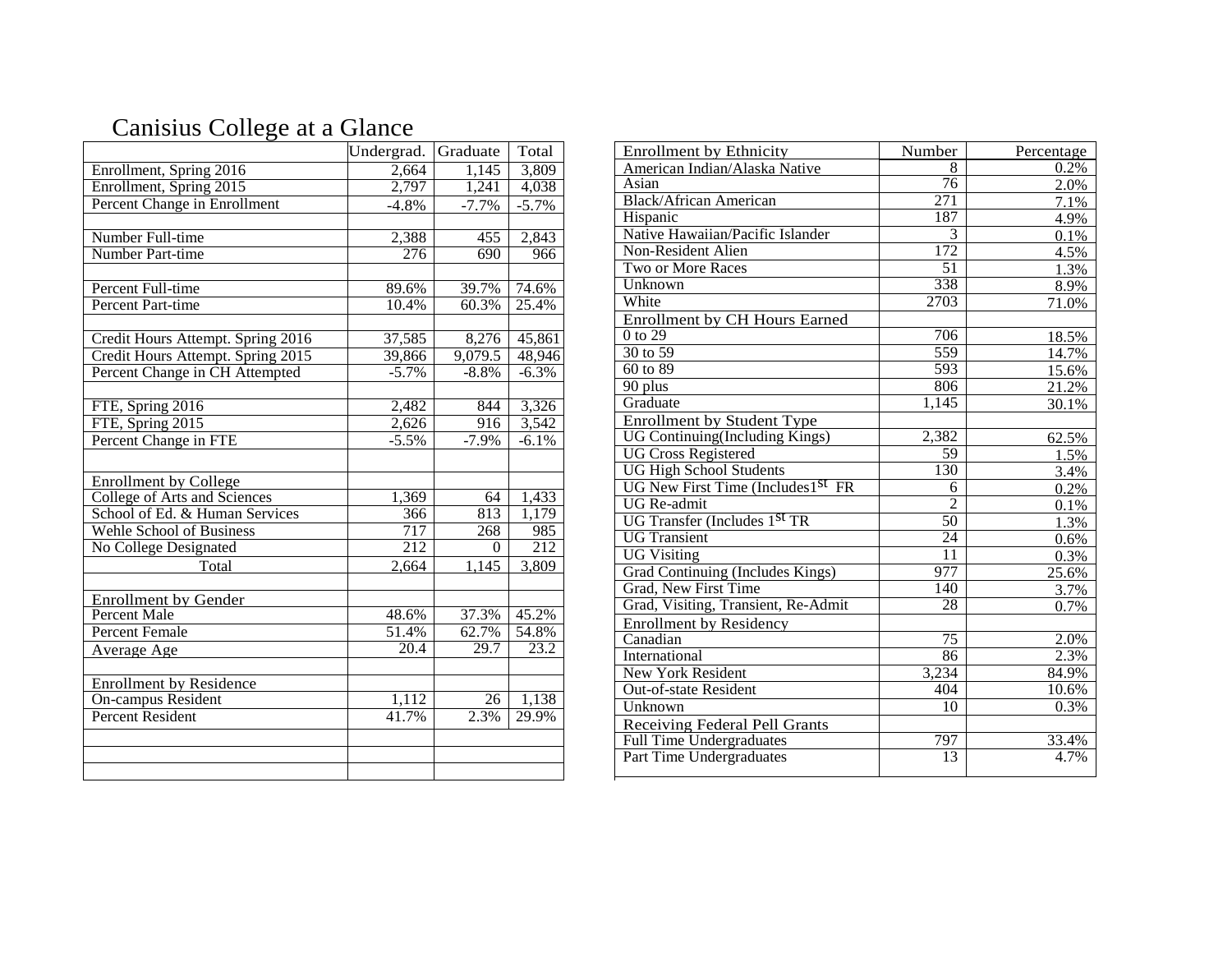# ENROLLMENTS BY MAJOR

\*Includes double counting

#### COLLEGE OF ARTS & SCIENCES

#### Undergraduate Programs

| Code                    | Major                                | Count          |
|-------------------------|--------------------------------------|----------------|
| ABEC                    | Animal Behavior,                     | 186            |
| <b>AHM</b>              | <b>Art History</b>                   | 4              |
| <b>ANT</b>              | Anthropology                         | 12             |
| <b>BCH</b>              | Biochemistry                         | 32             |
| <b>BCHA</b>             | <b>Biochemistry, ACS Certified</b>   | $\overline{4}$ |
| <b>BIF</b>              | <b>Bioinformatics</b>                | 12             |
| BIO                     | <b>Biology</b>                       | 213            |
| <b>CHM</b>              | Chemistry                            | 11             |
| <b>CHM</b>              | Chemistry, ACS Certified             | 4              |
| CHM                     | <b>Chemistry, Health Professions</b> | 14             |
| <b>CLLA</b>             | <b>Classical Languages</b>           | $\overline{0}$ |
| CLS                     | Classics                             | 1              |
| CLSG                    | Classics, Greek                      |                |
| <b>CLSL</b>             | Classics, Latin                      | $rac{3}{3}$    |
| <b>COM</b>              | <b>Communication Studies</b>         | 144            |
| CRJ                     | Criminal Justice                     | 90             |
| <b>CRW</b>              | <b>Creative Writing</b>              | 42             |
| $\csc$                  | <b>Computer Science</b>              | 59             |
| <b>CSC1</b>             | <b>Computer Science</b>              | $\overline{2}$ |
| <b>CSCC</b>             | <b>Computer Science Certificate</b>  | $\overline{0}$ |
| DMA                     | Digital Media Arts                   | 74             |
| <b>EN 32</b>            | Physics (Pre-engineering $3+2$ )     | 4              |
| <b>ENG</b>              | English                              | 69             |
| <b>ENGR</b>             | Pre-Engineering                      | 7              |
| <b>ENV</b>              | <b>Environmental Sciences</b>        | 15             |
| <b>EUR</b>              | <b>European Studies</b>              | 5              |
| <b>EVST</b>             | <b>Environmental Studies</b>         | 22             |
| <b>FRC</b>              | French                               | 10             |
| GER                     | German                               | 14             |
| <b>HIS</b>              | History                              | 39             |
| <b>INT</b>              | <b>International Relations</b>       | 46             |
| <b>JRN</b>              | Journalism                           | 22             |
| LAS                     | Latin American Studies               | 8              |
| $\overline{\text{MAT}}$ | Mathematics                          | 30             |
|                         | Mathematics & Statistics             | 3              |
| <b>MATS<br/>MLSC</b>    | <b>Medical Laboratory Science</b>    | 11             |
| <b>MUS</b>              | Music                                | 4              |
| <b>MUSP</b>             | <b>Music Performance</b>             | 4              |
| PHI                     | Philosophy                           | $\overline{0}$ |
| <b>PHIH</b>             | Philosophy, Hypatian Scholar         | 6              |
| PHII                    | Philosophy, Ignation Scholar         | 8              |
| <b>PHY</b>              | Physics                              | 5              |
| <b>PSC</b>              | <b>Political Science</b>             | 89             |
| <b>PSY</b>              | Psychology                           | 250            |
| <b>RST</b>              | Religious Studies                    | 5              |
| SOC                     | Sociology                            | 41             |
| SPA                     | Spanish                              | 19             |
| SSC                     | Social Scien. (BA), Adult Acad.      | 0              |
| <b>UND</b>              | Undecided                            | 60             |
| <b>URS</b>              | <b>Urban Studies</b>                 | 11             |
| <b>WSTC</b>             | Women's Studies, Certificate (ADJ)   | 1              |

#### Graduate Programs

| Code       | Major                            | Count |
|------------|----------------------------------|-------|
| ANZ.       | Anthrozoology                    |       |
| ASN        | Arts & Sciences Non-Matriculated |       |
| <b>COM</b> | Communication & Leadership       |       |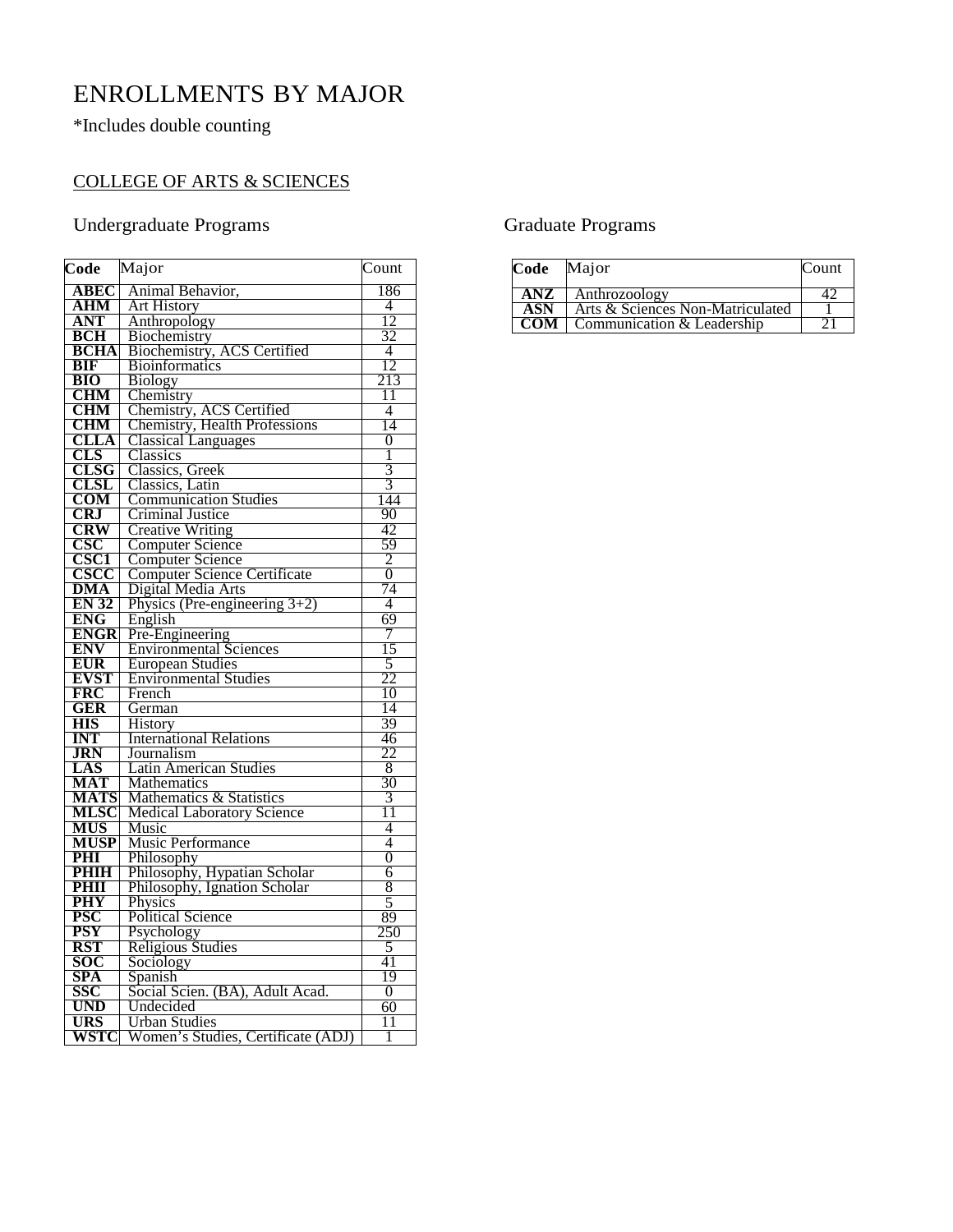## ENROLLMENTSBY MAJOR Cont'd \*Includes double counting SCHOOL OF EDUCATION & HUMAN SERVICES

#### Undergraduate Programs

| Code        | Major                                   | Count          |
|-------------|-----------------------------------------|----------------|
| ATM         | <b>Athletic Training</b>                | 35             |
|             |                                         |                |
| ECCH        | Early Childhood/Childhood Ed.           | 32             |
| EDAD        | <b>Adolescent Education</b>             | 28             |
| EDCH        | Childhood Education                     | 3              |
| EDEC        | <b>Early Childhood Education</b>        |                |
| HEW         | Health & Wellness                       | 10             |
| <b>HUSR</b> | <b>Human Services</b>                   | 20             |
| <b>IND1</b> | Leadership/Comm. for Org. Growth        | 1              |
| PEHL        | Physical/Health Education               | 21             |
| <b>PEM</b>  | <b>Physical Education</b>               | $\overline{0}$ |
| <b>PESS</b> | <b>Physical Education Sport Studies</b> | 6              |
| PHED        | Physical Education, Birth-12            | 2              |
| PS1         | <b>CC2CC-NCCC Radiologic</b>            | $\overline{0}$ |
| PS5         | <b>CC2CC - GCC Respiratory</b>          | 0              |
| PS8         | <b>Professional Technical</b>           | 0              |
| PS9         | Professional Technical                  | 0              |
| <b>PS10</b> | Telecomm Technician                     | 0              |
| <b>PS11</b> | Professional Technical                  | 0              |
| <b>PS14</b> | <b>Professional Technical Studies</b>   |                |
| SPE1        | Special/Childhood Education,            | 40             |
| SPEB        | Special/Early Childhood Ed. Birth-      |                |
| SPMT        | <b>Sports Management</b>                | 78             |
| UND         | Undecided                               | 0              |

#### Graduate Programs

| Code             | Major                                    | Count          |
|------------------|------------------------------------------|----------------|
| AUE              | <b>Adolescence Education</b>             | 5              |
| <b>AUE1</b>      | <b>Adolescence Urban Education</b>       | $\overline{0}$ |
| AUE <sub>2</sub> | Adolescence Urban Special                | $\overline{0}$ |
| AUE3             | <b>Adolescence Urban Education</b>       | $\overline{0}$ |
| AUE4             | <b>Adolescence Urban Bilingual</b>       | $\overline{0}$ |
| CLM              | <b>Clinical Mental Health Counseling</b> | 78             |
| CMH              | <b>Community Mental Health</b>           | 0              |
| CSH              | Community & School Health(OPS)           | 20             |
| CSP              | <b>College Student Personnel</b>         | 46             |
| CUA1             | Childhood Urban Education                | 0              |
| <b>CUA2</b>      | Childhood Urban Special Education        | $\overline{0}$ |
| <b>11A3</b>      | Childhood Urban Education                | $\overline{0}$ |
| UA4              | Childhood Urban Bilingual                | 0              |
| CUE              | Childhood Education                      | 14             |
| ECU              | <b>Early Childhood Education</b>         | 5              |
| ECU <sub>2</sub> | Early Childhood Urban Special            | $\overline{0}$ |
| <b>ECU3</b>      | Early Childhood Urban Education          | $\overline{0}$ |
| ECU <sub>4</sub> | Early Childhood Urban Bilingual          | 0              |
| EDA              | School/Administration Supervision        | 3              |
| <b>EDAD</b>      | <b>Adolescent Education</b>              | 6              |
| <b>EDAO</b>      | <b>Educational Admin./Supervision</b>    | 28             |
| <b>EDB</b>       | Business & Marketing Education           | $\overline{0}$ |
| <b>EDCH</b>      | Childhood Education                      | 12             |
| EDD              | Deaf Education                           | 9              |
| EDD <sub>1</sub> | Deaf Childhood Education Grades 1        | 4              |
| EDD7             | Deaf Adolescence Ed. Grades 7 -          | $\overline{0}$ |
| DDI              | Differentiated Instruction               | 23             |
| EDG              | <b>General Education</b>                 | ī              |
| EDN              | General Education, Non-                  | 8              |

| <b>EDT</b>                  | <b>Education Technologies Certificate</b>                              | 22             |
|-----------------------------|------------------------------------------------------------------------|----------------|
| EDT2                        | <b>Ed Tech and Emerging Medias</b>                                     | 4              |
| <b>GEEX</b>                 | <b>Gifted Education Extension</b>                                      | 0              |
| <b>HHP</b>                  | Health & Human                                                         | 26             |
| <b>HIT</b>                  | <b>Health Information Technology</b>                                   | 9              |
| <b>LTCY</b>                 | Literacy Education                                                     | 17             |
| <b>MCX</b>                  | Middle Childhood Extension                                             | 0              |
| <b>MSA</b>                  | Sport Administration                                                   | 45             |
| <b>NDEG</b>                 | Non-Degree                                                             | $\overline{0}$ |
| NTC1                        | <b>Applied Nutrition Cert Track 1</b>                                  | $\overline{0}$ |
| <b>NTR</b>                  | <b>Applied Nutrition</b>                                               | 20             |
| NTR1                        | <b>Applied Nutrition, Track 1</b><br><b>Applied Nutrition, Track 2</b> | $\overline{0}$ |
| NTR <sub>2</sub>            |                                                                        | $\overline{0}$ |
| <b>ONBE</b>                 | <b>Bilingual Education</b>                                             | 1              |
| <b>ONBS</b>                 | <b>Bilingual Special Ed</b>                                            | 1              |
| ONE <sub>2</sub>            | Teach Eng to Speakers of Other                                         | 4              |
| <b>ONES</b>                 | Teach Eng to Speakers of Other                                         | 63             |
| <b>ONLT</b>                 | Literacy Education, On-line                                            | 41             |
| <b>ONPE</b>                 | Physical Education, On-line                                            | 49             |
| ONSA                        | Sports Administration, On-line                                         | 74             |
| <b>ONSB</b>                 | School Building Leadership, On-                                        | 71             |
| <b>ONSD</b>                 | School District Leadership, On-line                                    | 46             |
| <b>OSBD</b>                 | School Building/District Leader,                                       | 4              |
| <b>OTT</b>                  | Online Teaching and Training                                           | $\overline{0}$ |
| <b>PEM</b>                  | <b>Physical Education</b>                                              | $\overline{0}$ |
| <b>PHED</b>                 | Physical Education, Birth-12                                           | 12             |
| <b>READ</b>                 | <b>Reading Certificate</b>                                             | 0              |
| <b>RES</b>                  | <b>Respiratory Care</b>                                                | 17             |
| <b>RES1</b>                 | Respiratory Care, Track 1                                              | 0              |
| RES <sub>2</sub>            | Respiratory Care, Track 2                                              | $\overline{0}$ |
| SAC                         | School/Agency Counseling                                               | 34             |
| <b>SBDL</b>                 | School Building/District Leadership                                    | $\overline{0}$ |
| <b>SBL</b>                  | School Building Leadership                                             | 7              |
| $\boldsymbol{\mathrm{SDL}}$ | <b>School District Leadership</b>                                      | 6              |
| SPE                         | <b>Special Education</b>                                               | 9              |
| SPE1                        | Special/Childhood Education,                                           | $\overline{2}$ |
| SPE7                        | Special Education, Adolescent                                          | $\overline{0}$ |
| <b>SPEA</b>                 | Special Education, Advanced                                            | $\overline{3}$ |
| SPM1                        | Special Education, Childhood                                           | $\overline{3}$ |
| SPM7                        | Special Education, Adolescent                                          | $\overline{2}$ |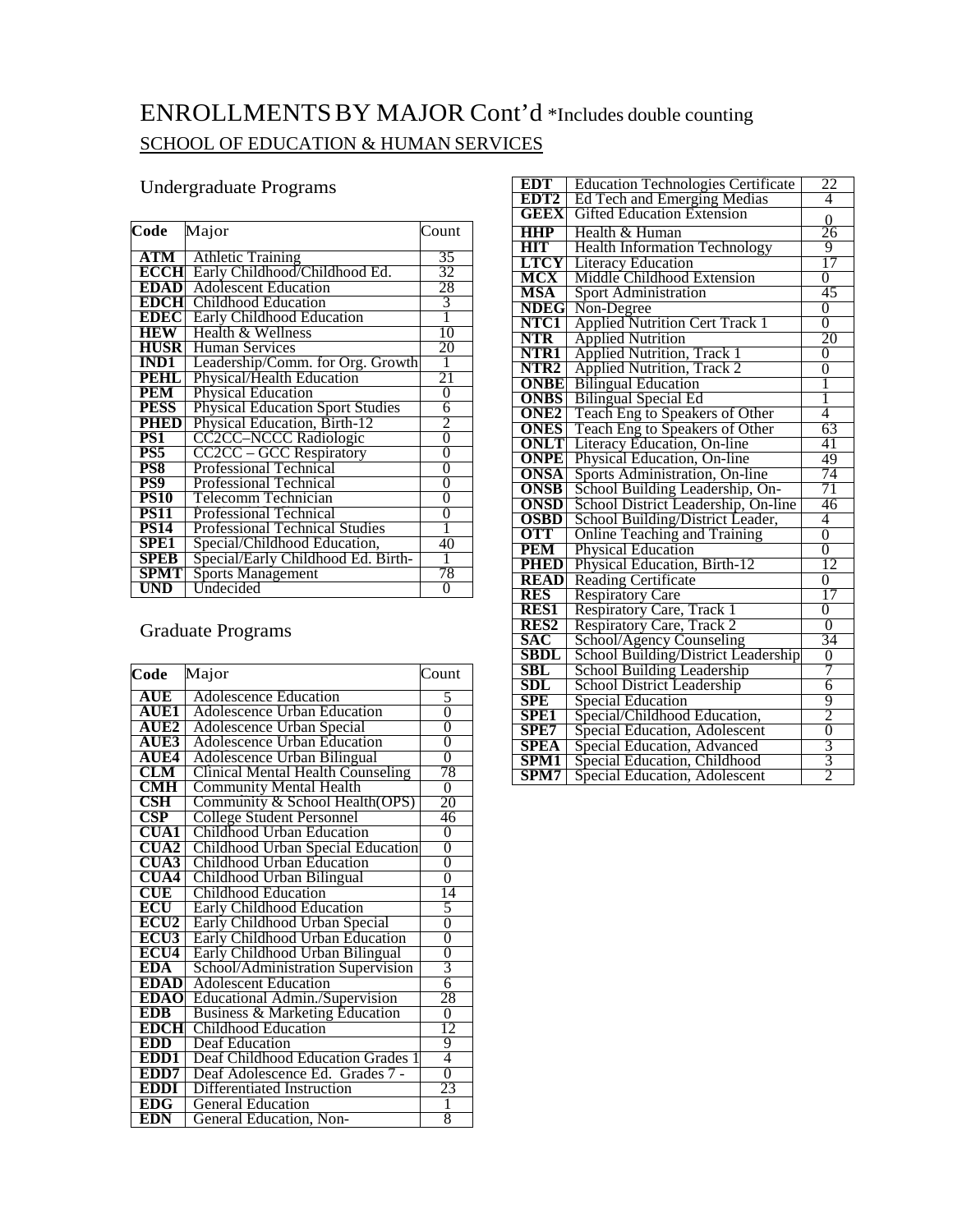#### WEHLE SCHOOL OF BUSINESS

#### Undergraduate Programs

| Code        | Major                                 | Count |
|-------------|---------------------------------------|-------|
|             |                                       |       |
| <b>ACC</b>  | Accounting                            | 16    |
| <b>ACC1</b> | Accounting                            | 34    |
| <b>ACC2</b> | Professional Accounting               | 5     |
| AIS.        | <b>Accounting Information Systems</b> | 65    |
| <b>ECO</b>  | Economics                             | 72    |
| <b>ECON</b> | <b>Economics Goes to Wehle</b>        | 34    |
| ENT         | Entrepreneurship                      | 39    |
| <b>FIN</b>  | Finance                               | 20    |
| <b>IBUS</b> | <b>International Business</b>         | 52    |
| <b>MGT</b>  | Management                            | 94    |
| <b>MIS</b>  | <b>Information Systems</b>            | 20    |
| <b>MKT</b>  | Marketing                             | 13    |
| <b>UNBU</b> | <b>Undeclared Business</b>            | 8     |
| UND         | Undecided                             |       |

#### WEHLE SCHOOL OF BUSINESS (Continued)

#### Graduate Programs

| Code                    | Major                               | Count |
|-------------------------|-------------------------------------|-------|
| <b>BUN</b>              | Business, Non-matriculated          |       |
| $\overline{\text{INT}}$ | <b>International Business</b>       |       |
| $\overline{\text{MB}}$  | MBA, Part-Time Program              |       |
| <b>MBA</b>              | Bachelors/MBA 3+2                   |       |
| <b>MBA</b>              | MBA, Accounting 150 Hour            | 19    |
| - MBA                   | MBA, One Year Program               | 22    |
| <b>MBA</b>              | <b>MBA, Professional Accounting</b> | 38    |
| MF                      | Forensic Accounting                 |       |

#### OTHER INFORMATION

#### Undergraduate Programs

| Code        | Major                | Count |
|-------------|----------------------|-------|
| AUDI        | Auditing             | 16    |
| <b>NDEG</b> | Non-degree           | 19    |
|             | Double Majors        | 50    |
|             | <b>Triple Majors</b> |       |
|             | Quadruple Majors     |       |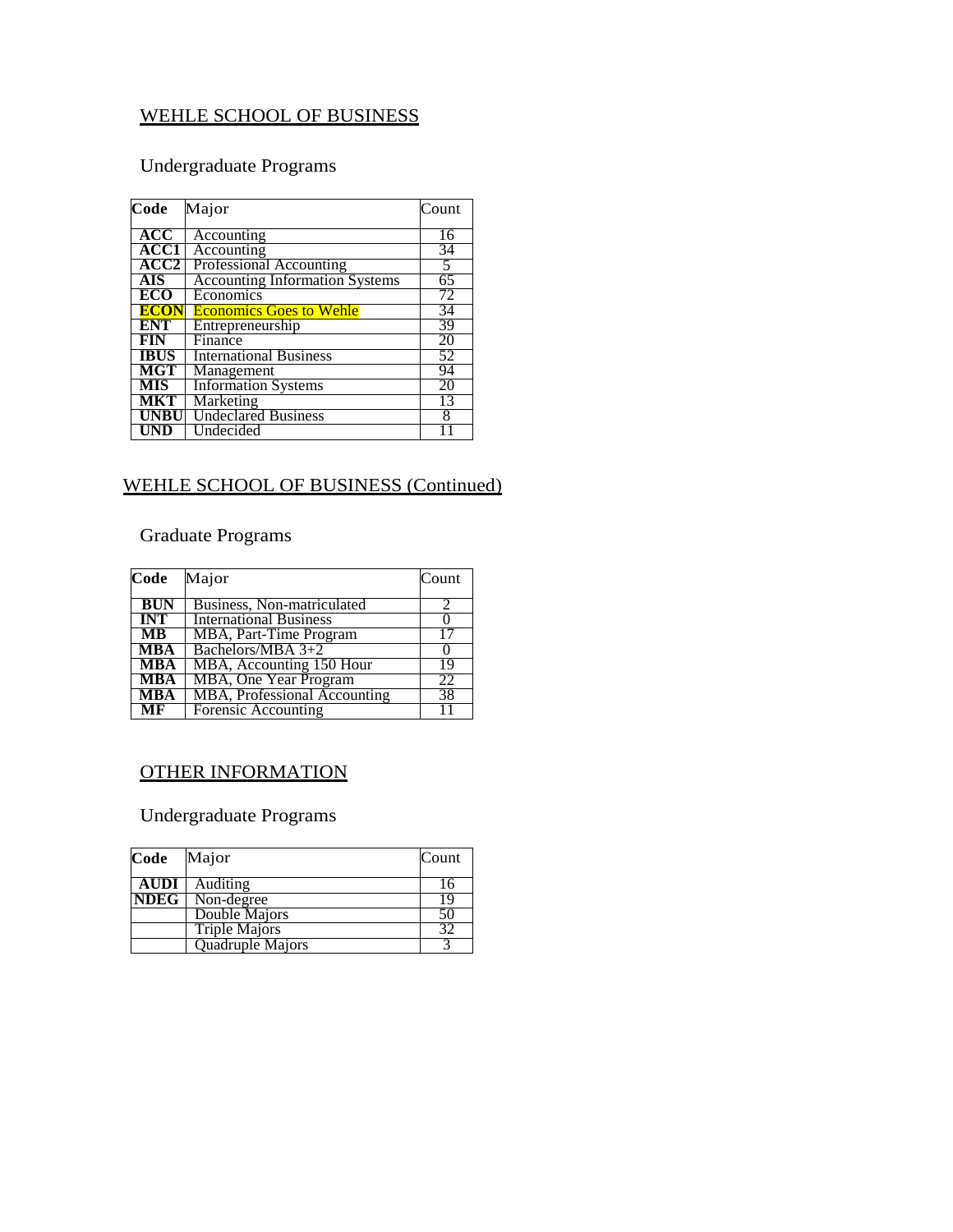| Department                              | Undergrad.     | Graduate | Total          | % of School | % of College |
|-----------------------------------------|----------------|----------|----------------|-------------|--------------|
| Animal Behavior, Ecology & Conservation | 814            | 205      | 1019           | 3.8%        | 2.2%         |
| <b>Biology</b>                          | 2363           |          | 2363           | 8.9%        | 5.2%         |
| Chemistry                               | 1004           |          | 1004           | 3.8%        | 2.2%         |
| Classics                                | 513            |          | 513            | 1.9%        | 1.1%         |
| College Honors Program (Rpt in          | $\overline{0}$ |          | $\overline{0}$ | 0.0%        | 0.0%         |
| <b>Communication Studies</b>            | 2232           | 123      | 2355           | 8.8%        | 5.2%         |
| <b>Computer Science</b>                 | 496            |          | 496            | 1.9%        | 1.1%         |
| English                                 | 2520           |          | 2520           | 9.5%        | 5.5%         |
| English as a Second Language            | 27             | 9        | 36             | 0.1%        | 0.1%         |
| Fine Arts                               | 1390           |          | 1390           | 5.2%        | 3.1%         |
| <b>First Year Seminar</b>               | 318            |          | 318            | 1.2%        | 0.7%         |
| <b>History</b>                          | 1776           |          | 1776           | 6.7%        | 3.9%         |
| Mathematics & Statistics                | 1631           |          | 1631           | 6.1%        | 3.6%         |
| <b>Military Science</b>                 | 288            |          | 288            | 1.1%        | 0.6%         |
| <b>Modern Languages</b>                 | 583            |          | 583            | 2.2%        | 1.3%         |
| Philosophy                              | 2180           |          | 2180           | 8.2%        | 4.8%         |
| Physics                                 | 462            |          | 462            | 1.7%        | 1.0%         |
| <b>Political Science</b>                | 923            |          | 923            | 3.5%        | 2.0%         |
| Psychology                              | 2174           |          | 2174           | 8.2%        | 4.8%         |
| Religious Studies & Theology            | 2509           |          | 2509           | 9.4%        | 5.5%         |
| Sociology/Anthropology & Criminal       | 1745           |          | 1745           | 6.5%        | 3.8%         |
| Undeclared(Unallocated)                 | 366            |          | 366            | 1.4%        | 0.8%         |
| Arts & Sciences                         | 26314          | 337      | 26651          | 100.0%      | 58.6%        |
|                                         |                |          |                |             |              |
| Department                              | Undergrad.     | Graduate | Total          | % of School | % of College |
| Counseling & Human Services             |                | 973      | 973            | 11.0%       | 2.1%         |
| Teacher Education (1)                   | 1414           | 312      | 1726           | 19.5%       | 3.8%         |
| Graduate Education & Leadership         |                | 2403     | 2403           | 27.2%       | 5.3%         |
| Kinesiology                             | 2033           | 1094     | 3127           | 35.4%       | 6.9%         |

## CREDIT HOURS BY DEPARTMENT AND SCHOOL

| Department                      | Undergrad. | Graduate | Total  | % of School  % of College |                     |
|---------------------------------|------------|----------|--------|---------------------------|---------------------|
| Accounting                      | 1233       | 825      | 2058   | 21.6%                     | 4.5%                |
| Economics & Finance             | 2636       | 541      | 3177   | 33.3%                     | 7.0%                |
| <b>Graduate Business</b>        |            | 0.5      |        | $0.0\%$                   | $0.0\%$             |
| Management                      | 1659       | 795      | 2454   | 25.7%                     | 5.4%                |
| Marketing & Information Systems | 300        | 555      | 1855   | 19.4%                     | 4.1%                |
| Wehle School of Business        | 6828       | 2716.5   | 9544.5 | 100.0%                    | $21.\overline{0\%}$ |

Kinesiology 2033 1094 3127 35.4% 6.9%<br>Office of Professional Studies (2) 614 614 6.9% 1.4% Office of Professional Studies (2) <br>
Between 1.4% 1.4% Education & Human Services 19.447 5396 8843 100.0% 19.4%

| Department              | Undergrad. | Graduate | Total   |      | % of School % of College |
|-------------------------|------------|----------|---------|------|--------------------------|
| Unaffiliated            | 430        |          | 430     | 0.9% | 1.30%                    |
| <b>CANISIUS COLLEGE</b> | 37019      | 8449.5   | 45468.5 |      |                          |

(1) Starting in 201230 "Adolescence Ed" & "Education" are combined in "Teachers

Education & Human Services

Education". Also, Graduate Education and Leadership includes Sports Administration. Under Kinesiology.

(2) Office of Professional Studies is a Department in Education and Human Services.